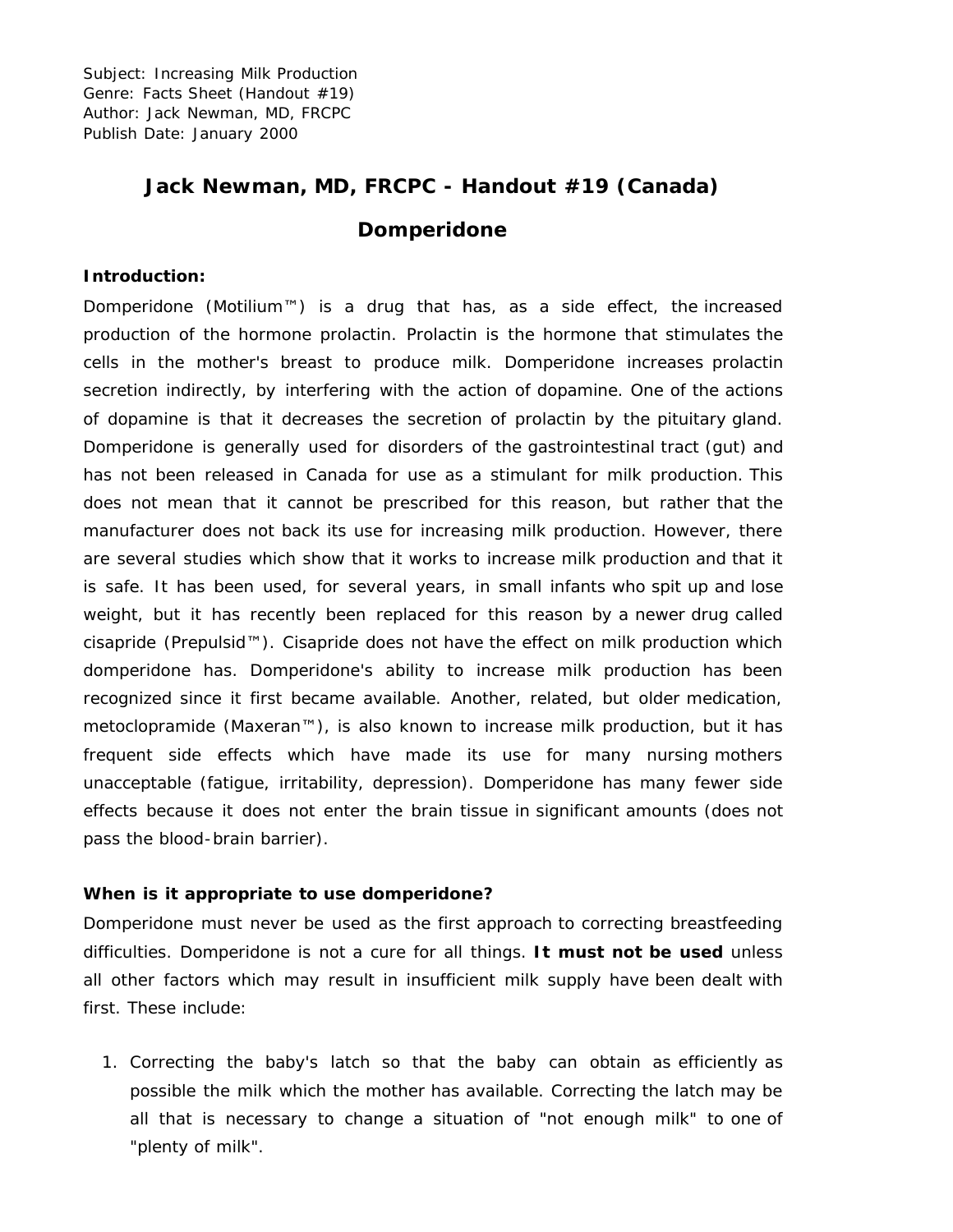- 2. Using breast compression to increase the intake of milk (handout #15 Breast Compression).
- 3. Using milk expression after feedings to increase the supply.
- 4. Correcting sucking problems, stopping the use of artificial nipples (handout #5, Using a Lactation Aid, and #8, Finger Feeding) and other stratagems.

#### **Using domperidone for increasing milk production:**

Domperidone works particularly well to increase milk production under the following circumstances:

- It has frequently been noted that a mother who is pumping milk for a sick or premature baby in hospital has a decrease in the amount she pumps around 4 or 5 weeks after the baby is born. The reasons for this decrease are likely many, but domperidone generally brings the amount of milk pumped back to where it was or even to higher levels.
- When a mother has a decrease in milk supply, often associated with the use of birth control pills (avoid œstrogen containing birth control pills while breastfeeding), or on occasion, for no obvious reason when the baby is 3 or 4 months old, domperidone will often bring the supply back to normal.

## **Domperidone still works, but often less dramatically when:**

- The mother is pumping for a sick or premature baby but has not managed to develop a full milk supply.
- The mother is trying to develop a full milk supply while nursing an adopted baby.
- The mother is trying to wean the baby from supplements.

## **Side effects of domperidone:**

As with all medications, side effects are possible, and many have been reported with domperidone (textbooks often list any side effect ever reported, but symptoms reported are not necessarily due to the drug a person is taking). There is no such thing as a 100% safe drug. However, our clinical experience has been that side effects in the mother are extremely uncommon, except for increasing milk supply. Some side effects which mothers we have treated have reported (very uncommonly, incidentally):

• headache which disappeared when the dose was reduced (probably the most common side effect)